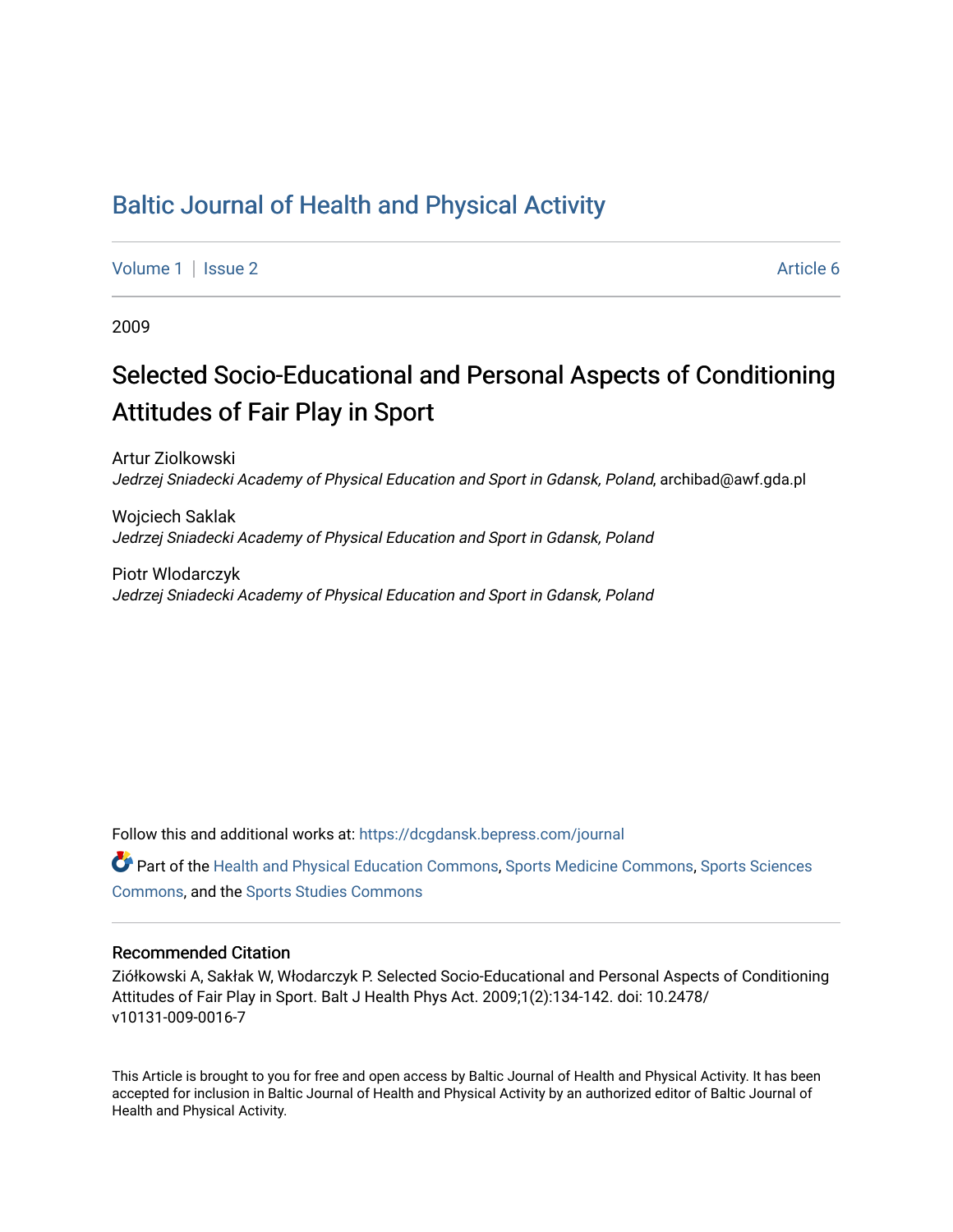|                                                                                                                                    | <b>Selected Socio-Educational and Personal</b><br><b>Aspects of Conditioning Attitudes</b><br>of Fair Play in Sport                                                                                                                                                                        |  |  |  |  |  |  |  |
|------------------------------------------------------------------------------------------------------------------------------------|--------------------------------------------------------------------------------------------------------------------------------------------------------------------------------------------------------------------------------------------------------------------------------------------|--|--|--|--|--|--|--|
|                                                                                                                                    | DOI: 10.2478/v10131-009-0016-7                                                                                                                                                                                                                                                             |  |  |  |  |  |  |  |
| <b>Authors' Contribution:</b><br>A - Study Design<br>B - Data Collection                                                           | Artur Ziółkowski <sup>(A,B,C,D,E,F,G)</sup> , Wojciech Sakłak <sup>(A,B,G)</sup><br>Piotr Włodarczyk <sup>(C,D)</sup>                                                                                                                                                                      |  |  |  |  |  |  |  |
| C - Statistical Analysis<br>D - Data Interpretation<br>E - Manuscript Preparation<br>F - Literature Search<br>G - Funds Collection | Jedrzej Sniadecki Academy of Physical Education and Sport in Gdansk,<br>Poland                                                                                                                                                                                                             |  |  |  |  |  |  |  |
|                                                                                                                                    | Key words: religious education, hierarchy of qualities/attitudes, fair play attitudes                                                                                                                                                                                                      |  |  |  |  |  |  |  |
|                                                                                                                                    | <b>Abstract</b><br><b>Background:</b> It is becoming more realistic in sport to experience and achieve certain<br>qualities that create 'the highest good'. One of the conditions of this<br>transgression is to obey categorically the rules of fair play.                                |  |  |  |  |  |  |  |
|                                                                                                                                    | <b>Material/Methods:</b> This paper describes personal, social and educational determinants of moral<br>values represented by young athletes. 212 young sportsmen were selected<br>for purposes of this research. They were students from schools with religious<br>and sports background. |  |  |  |  |  |  |  |
|                                                                                                                                    | <b>Results:</b> The results of the research show the relation between levels of morality of fair<br>play in sport and preferred attitudes as well as educational and religious                                                                                                             |  |  |  |  |  |  |  |
|                                                                                                                                    | influence of teachers.<br><b>Conclusions:</b> Personality and temperamental gauges influence the declared moral<br>convictions considerably: neurotics declare higher social morality than non-<br>neurotics, also due to sport behaviours.                                                |  |  |  |  |  |  |  |
|                                                                                                                                    |                                                                                                                                                                                                                                                                                            |  |  |  |  |  |  |  |
|                                                                                                                                    |                                                                                                                                                                                                                                                                                            |  |  |  |  |  |  |  |
| Word count: 3 586<br>Tables: 5<br>Figures: -<br>References: 20                                                                     | Received: September 2009<br>Accepted: October 2009<br>Published: December 2009                                                                                                                                                                                                             |  |  |  |  |  |  |  |

Address for correspondence:

Dr Artur Ziółkowski

Academy of Physical Education and Sport, Department of Theory of Physical Education, 80-336 Gdańsk, Poland, ul. K. Górskiego 1 Phone:+4858 55-47-295, e-mail: archibad@awf.gda.pl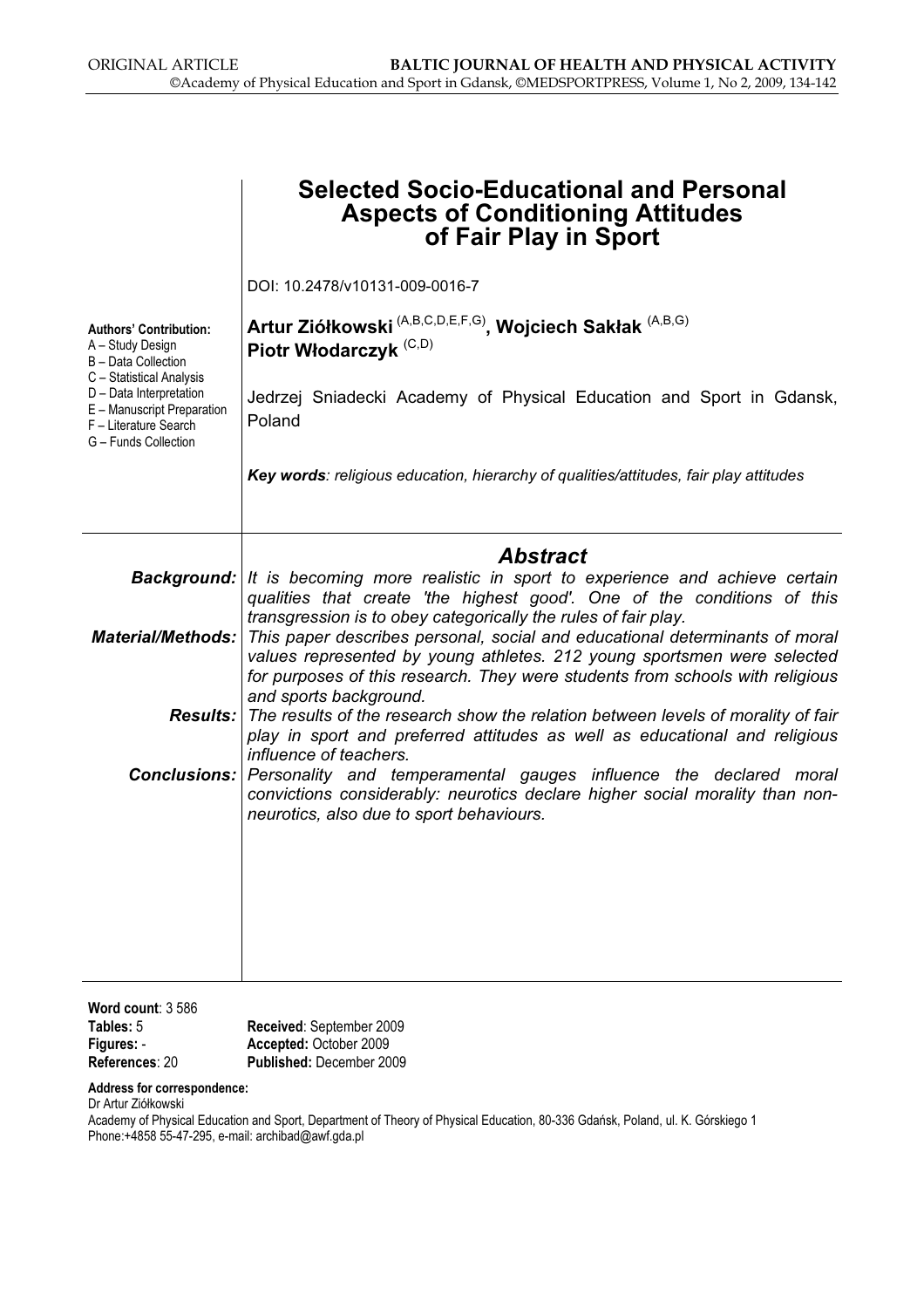#### Introduction

Many representatives of sports ethics claim that the highest good in sport are the principles of moral behaviour called the fair play norms [1,2,3,4,5]. Andrzej Pawłucki even claims that thanks to the body ("the divine deposit") it becomes possible to elevate oneself to a higher level of spirituality and dignity in one's own humanity, to learn and achieve the values determining the "highest good" [1]. However, the condition to attain the highest good lies in the categorical observation of moral norms (including the obligatory norms of fair play).

Józef Lipiec [2] thinks that a sports stadium creates physical conditions to carry out a social experiment which would contribute to the intensification of axiological upbringing. Sport creates an opportunity to discover socially utilitarian values (the catalytic function), supports their selection (the selective function), tests their power and attractiveness (the testing function) and verifies their practicality (the pedagogic function). Such understood socialising testing ground of a stadium becomes a manifestation of a universal axiological offer aimed at both athletes and spectators.

But when does sport play a role of an institution dealing with infusing the spectators with spirituality? Only when it will show the whole society a wide perspective of life, a timeless vision of becoming human based on striving at religious and eschatological aims [6]. Andrzej Pawłucki even constructs a hypothesis on Christian morality as a condition for sports morality and claims that "there are as many true sportsmen as there are true Christians among them" [7]. Sport will only fully contribute to the spiritual dimension of a man if it forms an alliance with religion appreciating its didactic (integrating the community) message, the more so that, ontologically speaking, sports competition, similarly to religion, stems from the basic anthropological need for self-fulfilment and crossing boundaries. Only sport promoting the Christian culture of humanity, which like some "invisible influence of verified moral patterns" permeates each aspect of pure agonistics, has any raison d'être in the contemporary world [7].

Reading the deep sense of sports competition correctly, we can ascertain whether an athlete with his behaviour towards his opponent symbolises an image of an ideal man (in Jesus Christ's image, the perfect man), capable of retaining the essential human spiritual values, such as dignity and honour, justice and honesty, asceticism and moderation, social solidarity and noble rivalry, respect for truth and aversion for lies, even in such unfavourable conditions as a competition [1,2,8]. The mentioned spiritual values contribute to the moral personality of both a sportsperson and a participant of religious life. According to Pawłucki [1], not all sportsmen are morally mature, both with respect to the social and the religious understanding of morality. Unfortunately, only few sportsmen (supernormal, or rather supermoral in the post-conventional sense) manage to develop the "deposit of sports faith" and become fully irreproachable participants of stadium agonistics. The author of The Person in the Pedagogy of the Body claims that a stadium is a temptation for athletes to turn to all available means leading to the competition victory. Yet athletes must not sacrifice their humanity in order to win. By remaining faithful to themselves, athletes win in their humanity even if they lose bodily. Thus they prove that the impossible is possible, and that honesty is attainable even when private interests, primitive instincts or basic needs are engaged in the play for victory.

#### Aim of the research

This paper describes selected aspects of socio-educational and personal determinants of social morality of young athletes participating in school sport, with special consideration for their fair play attitudes. Fair play attitudes are referred to as the interpretation (considering convictions and moral assessments) of sports activities on the basis of universal and obligatory directives of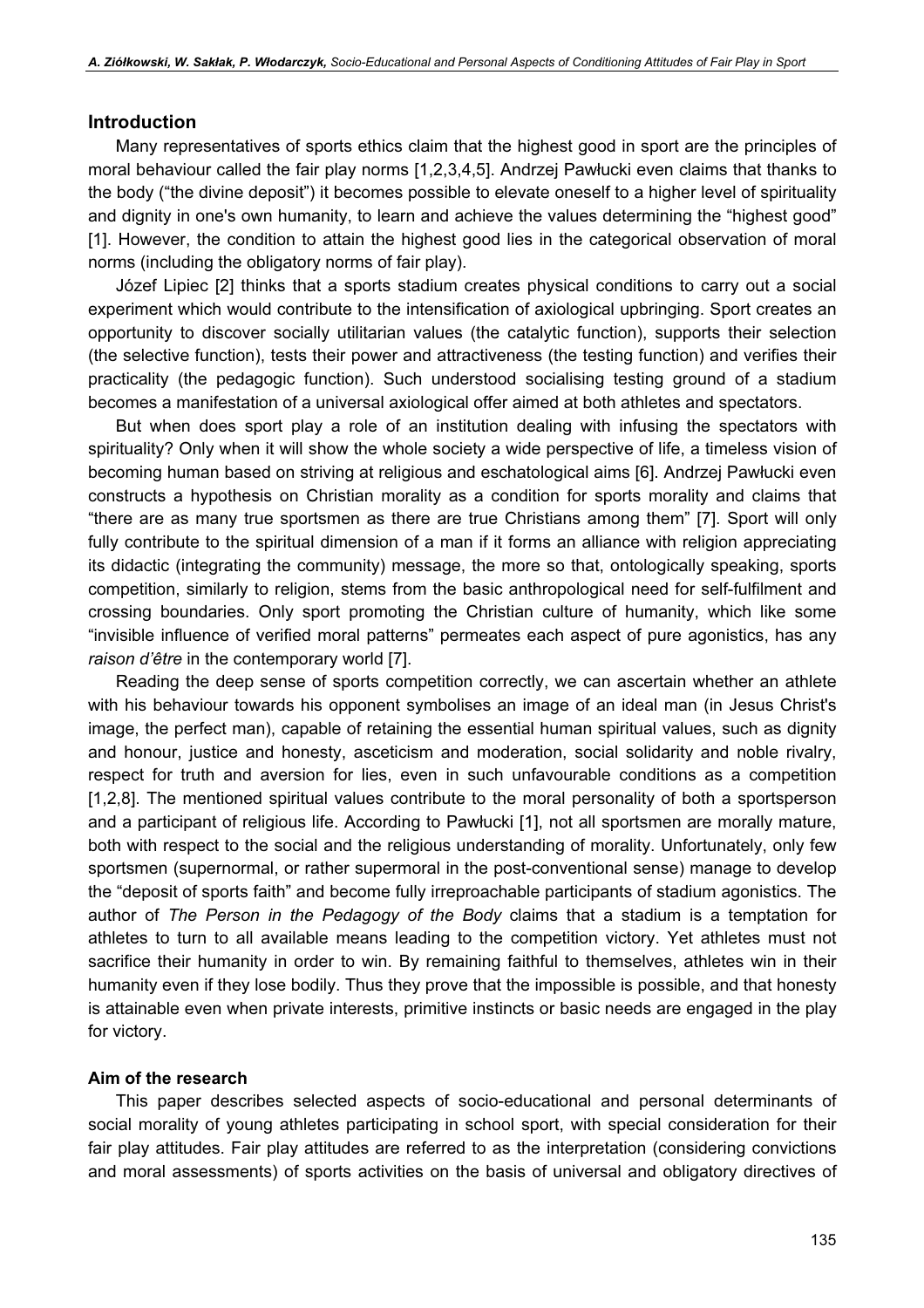fair play and the resulting from this tendency for a particular moral conduct. Fair play attitudes are a component of sports social morality.

The primary aim of the paper was to verify a hypothesis for the connection between religious morality and sports social morality and thus to describe personal and socio-educational determinants of fair play attitudes in youth undertaking systematic physical activity, including the sports one.

The secondary aim of the paper was an attempt to interpret a theoretical premise that certain personality and temperament traits influence sports morality of pupils participating in school sport. In designing this premise Hans Eysenck's temperamental-personality theory [9], modified by Jeffrey Gray [10] was useful. According to Jan Strelau, Eysenck's biological theory has the status of the theory of temperament [11].

For thus assumed problem two research hypotheses were formulated:

Hypothesis 1: Religious education in Catholic schools forms a more mature fair play attitude in their physically active pupils in comparison with the secular system of education of sports schools.

Hypothesis 2: A higher level of neuroticism has a stronger correlation with a more rigorous fair play moral attitude and with a higher preference for moral and religious values than with a lower intensity of this trait.

#### Material and methods

The study was carried out in 2000 and 2008 among pupils of the final grades of Tricity secondary comprehensive schools differentiated according to being religious or secular schools. The present study was a repetition of a research project carried out by one of the authors of the article in 2000. Over 100 pupils of the final grades of secondary religious schools and over 100 pupils of the final grades of secondary secular schools were subject to the study in the selected years. About 50% of the studied youth were girls and 50% boys.

From among religious schools the study encompassed Salesian Comprehensive School, Gdynia Catholic Comprehensive School and Jesuit Comprehensive School. The variable that distinguishes subjects from this group of schools is the overrepresentation of religious education. In these schools pupils follow a compulsory two-hour (weekly) religious syllabus, obligatorily participate in holy masses (on selected holidays and on the first Friday of a month); each day begins with a morning prayer (reading the Bible, sermon); the syllabus is enriched with classes in philosophy, psychology, methodology and rhetoric.

From among secular schools the study encompassed No 11 Gdańsk Comprehensive School, No 10 Gdynia Comprehensive School, Non-state Secondary School of Sports Mastery of the Polish Handball Federation, Sopot Tennis Academy Comprehensive School. The variable distinguishing subjects from this group of schools is the sports level of the studied youth. Most pupils had a sport class, carried out physical education syllabus in an extended number of hours; a large percentage planned to study at the Academy of Physical Education (in one school as many as 50% of all pupils).

To verify attitudes connected with fair play directives and to measure the subjects' attitudes towards these universal values, the Questionnaire of Sports Morality (QSM) constructed by Artur Ziółkowski was used. It measures the intensity of sports moral conduct and consists of three subscales: 1. Sub-scale of sensitivity to human suffering StoS; 2. Sub-scale of minimalist morality – MMin (not conforming to moral evil), further divided into: a) attitude to revenge – Rev, b) attitude to honesty and admitting one's guilt – HandAG, c) attitude to encouraging others to evil deeds –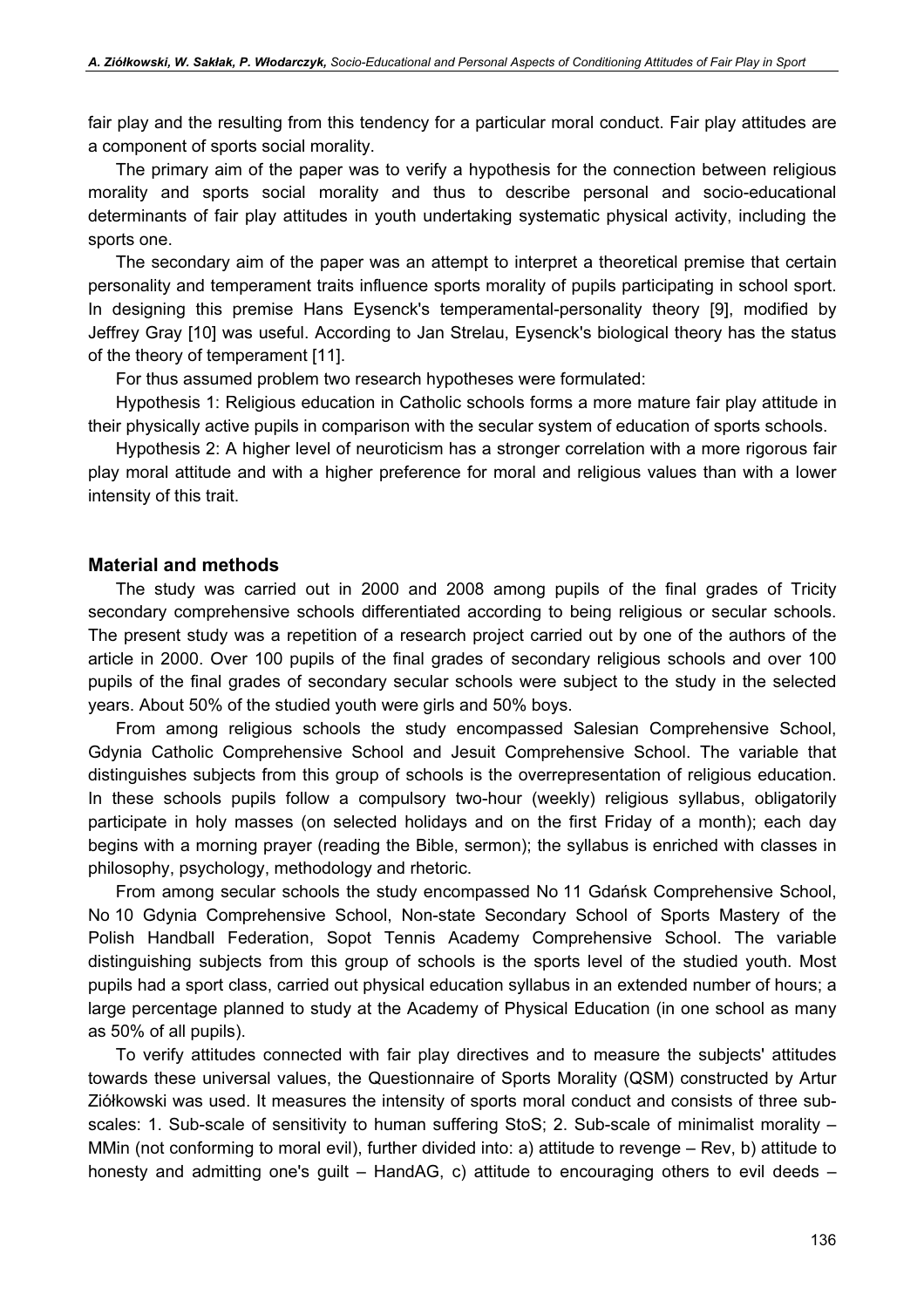EtoEvil, d) attitude to the protection of biological existence (life and health) – PrLife; 3. Sub-scale of supererogatory morality – MMax or MSuper (excessive striving at moral good). However, differentiation into scales 1 and 2 in this case has purely theoretical value, not the practical one (a intercorrelative analysis of the tool proved that it is more appropriate to treat scale 1 as a subscale of scale 2). An analysis of the reliability of the tool was carried out by means of Cronbach's alpha method. Alpha statistics was calculated for the whole tool and it amounts to 0.819. Hence, it can be assumed that the scale is a reliable measurement tool.

Extroversion, introversion and neuroticism were examined by means of personality questionnaire NEO-FFI in the Polish adaptation by Bogdan Zawadzki, Jan Strelau, Piotr Szczepaniak and Magdalena Śliwińska [12]. The model of five basic personality traits NEOUS corresponds with Hans Eysenck's PEN temperament dimensions. The first two factors correspond with neuroticism and extroversion dimensions, while the factors of agreeableness and conscientiousness (their negative values) are the factors constituting the psychoticism dimension [11]. It is worth remembering that when Eysenck formulated the postulate of susceptibility to conditioning, he understood the dimension of neuroticism very widely [13].

The measurements of the studied values were made by means of Scheler's Values Scale (SWS) constructed by Piotr Brzozowski [14]. Scheler's Values Scale consists of fifty values grouped in six scales. Among them moral values (M) were especially analysed; Vital values (V), aesthetic (E), truth (T), sanctities (S), including both secular (SS) and religious (SR) sanctities were treated rather cursorily.

#### Results

The presentation of results starts with the list of the results of correlative analyses of the diagnosed values and fair play attitudes components. Table 1 presents only the characteristics being results of studies carried out in 2008 (in 2000 similar results were obtained in this respect).

Simple correlations (presented further in Table 5) between values assessed by the whole group of the studied youth (N=212, 2008 study) and components of fair play attitudes prove that sports moral conduct (fair play conduct) positively correlates with moral values (r=0.37, p<0.01), values of truth (r=0.25, p<0.01) and sanctity values (for the index of religious sanctities r=0.22, p<0.001, for the index of overall sanctities r=0.24, p<0.001, for the index of secular sanctities r=0.20, p<0.001). It is worth adding that the measures of the the level of co-variability presented in the below table are not strong. Finally, it is worth pointing out the negative moderate correlation of the fair play attitude with hedonistic values (r=-0.31, p<0.01). This means that a higher assessment of hedonistic values (for example, connected with wealthy life, erotic love, possessions, comfort and relaxation in life) is accompanied by a more liberal (less rigorous) fair play attitude. One can thus conclude that a higher assessment of hedonistic values is accompanied by a less mature sports moral conduct, while a higher assessment of moral values, the truth and sanctity ones, is connected with a more mature fair play attitude (sports moral attitude).

Another step in the analysis of results was to verify the statistical significance in the relevant areas of the assessed values and the fair play attitude. The first stage in this procedure was to check the normality of distribution of the variables considered in the study within the whole sample by means of the Kolmogorov-Smirnov test. The above results force the assumption that the distribution of a dependent variable in the whole sample is normal (the Z test is statistically insignificant within the whole construct of the fair play attitude, and for the 2008 study it amounts to: Z=0.55, p=0.92). To verify the statistical significance of the obtained differences, the t-Student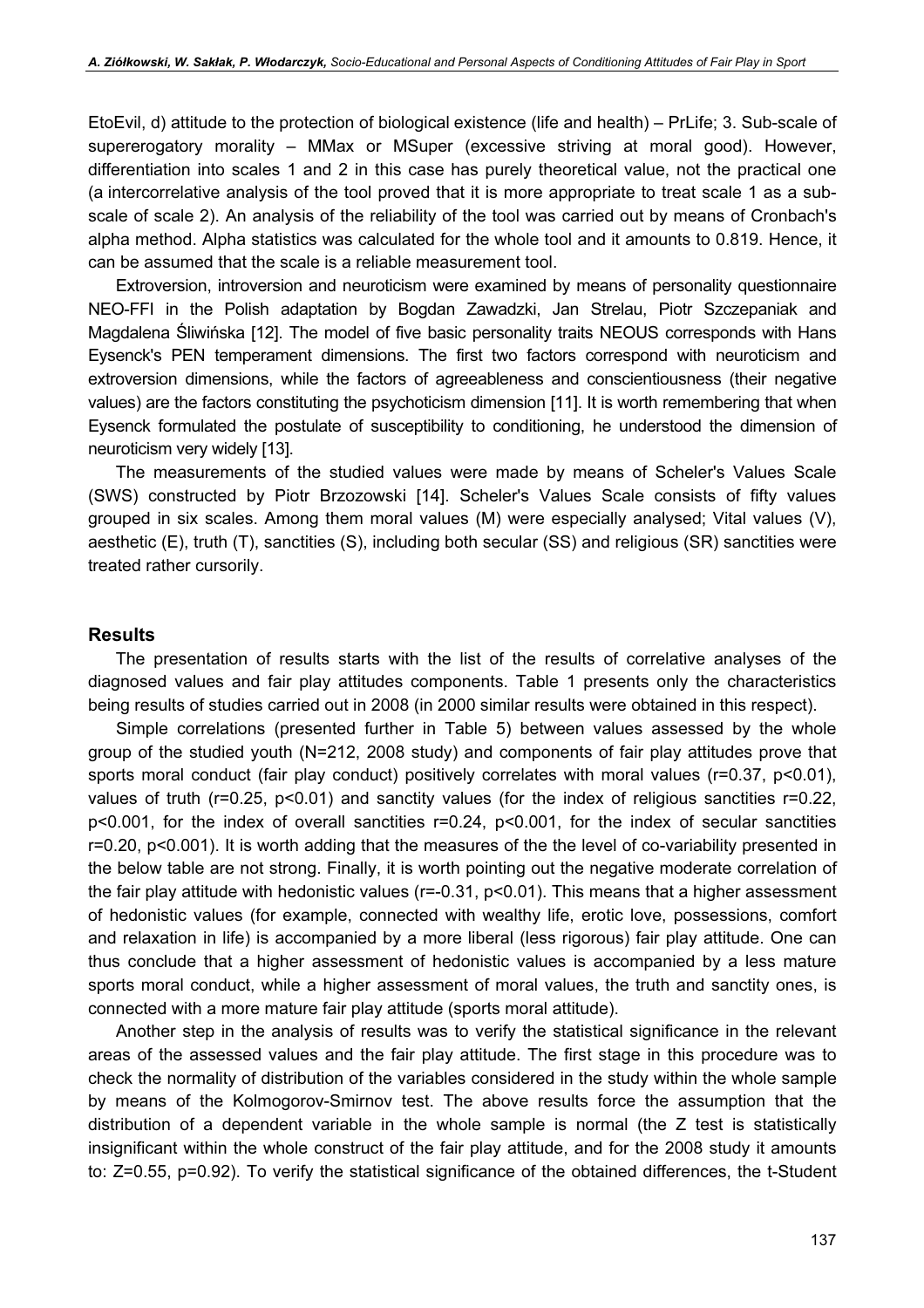test was used for independent samples, and in the corresponding lines appropriate correction was introduced for unequal variance measured by Levene's test (statistics F).

Tab. 1. Simple t-Pearson's correlations between the diagnosed values and sub-scales of fair play attitudes (youth in general, N=212; 2008 study)

| <b>Variables</b>                           | <b>SO</b>                    | <b>SR</b>                | SS                       | M        | T                 | E              | $\mathbf{V}$   | H                        | <b>StoS</b>              | <b>MMin</b>    | <b>MMax</b>                  | <b>FPo</b> |
|--------------------------------------------|------------------------------|--------------------------|--------------------------|----------|-------------------|----------------|----------------|--------------------------|--------------------------|----------------|------------------------------|------------|
| Sanctities overall -<br><b>SO</b>          | $\qquad \qquad \blacksquare$ |                          |                          |          |                   |                |                |                          |                          |                |                              |            |
| <b>Religious</b><br>sanctities - SR        | $.86**$                      | $\overline{\phantom{a}}$ |                          |          |                   |                |                |                          |                          |                |                              |            |
| <b>Secular sanctities -</b><br>SS          | $.80**$                      | $.38**$                  | $\overline{\phantom{0}}$ |          |                   |                |                |                          |                          |                |                              |            |
| Moral - M                                  | $.28**$                      | $.15***$                 | $.33**$                  | L,       |                   |                |                |                          |                          |                |                              |            |
| Truth - T                                  | $.18***$                     | .03                      | $.28**$                  | $.66**$  | $\qquad \qquad -$ |                |                |                          |                          |                |                              |            |
| <b>Aesthetic - E</b>                       | .13                          | .22                      | $.21***$                 | $.42**$  | $.47**$           | $\blacksquare$ |                |                          |                          |                |                              |            |
| Vital - V                                  | $-.17*$                      | .03                      | $-.26**$                 | $.23**$  | $.25**$           |                | $\blacksquare$ |                          |                          |                |                              |            |
| <b>Hedonistic - H</b>                      | .18                          | $-.05$                   | .08                      | .05      | $.25***$          | $.53***$       | $.33***$       | $\overline{\phantom{0}}$ |                          |                |                              |            |
| <b>Sensitivity to</b><br>suffering - StoS  | .06                          | .05                      | .06                      | $.30**$  | $.14*$            | .06            | $-.01$         | $-.21**$                 | $\overline{\phantom{0}}$ |                |                              |            |
| <b>Minimalist morality</b><br>- MMin       | $.25**$                      | $.23**$                  | $.20**$                  | $.35***$ | $.18***$          | $-.07$         | $-.16*$        | $-.30**$                 | $.57**$                  | $\blacksquare$ |                              |            |
| <b>Maximalist</b><br>morality - MMax       | $.24**$                      | $.21***$                 | $.20**$                  | $.36**$  | $.30**$           | .09            | $-.05$         | $-.20**$                 | $.60**$                  | $.74**$        | $\qquad \qquad \blacksquare$ |            |
| <b>Fair Play attitude</b><br>overall - FPo | $.24**$                      | $.22**$                  | $.20**$                  | $.37**$  | $.25***$          | $-.01$         | $-.12$         | $-.31***$                | $.72**$                  | $.96**$        | $.86**$                      |            |

 $*$ significant correlation at 0.01  $*$ significant correlation at 0.05  $*$ 

Tab. 2. Verification of the significance of differences in the assessed values between youth from sports and Catholic schools (2000 study)

| <b>Variables</b>     | <b>SPORTS SCHOOLS</b><br>$N = 100$ |           |       | <b>CATHOLIC SCHOOLS</b><br>$N = 100$ | <b>Difference</b><br>"t" value<br>οf |         | p      |
|----------------------|------------------------------------|-----------|-------|--------------------------------------|--------------------------------------|---------|--------|
|                      | M                                  | <b>SD</b> | M     | <b>SD</b>                            | averages                             |         |        |
| Hedonistic           | 73.80                              | 16.68     | 73.16 | 17.18                                | $-0.64$                              | $-0.27$ | 0.79   |
| Vital                | 67.69                              | 18.24     | 59.03 | 20.70                                | $-8.66$                              | $-3.14$ | 0.001  |
| Aesthetic            | 61.75                              | 16.96     | 60.64 | 16.35                                | $-1.15$                              | $-0.47$ | 0.63   |
| Truth                | 78.80                              | 13.56     | 77.64 | 12.40                                | $-1.20$                              | $-0.63$ | 0.52   |
| Moral                | 81.96                              | 12.58     | 80.02 | 10.70                                | $-1.94$                              | $-1.17$ | 0.24   |
| Secular sanctities   | 70.69                              | 20.18     | 76.13 | 12.94                                | 5.44                                 | $-0.49$ | 0.6    |
| Religious sanctities | 71.80                              | 27.35     | 86.74 | 16.87                                | $-1.53$                              | 4.65    | 0.0001 |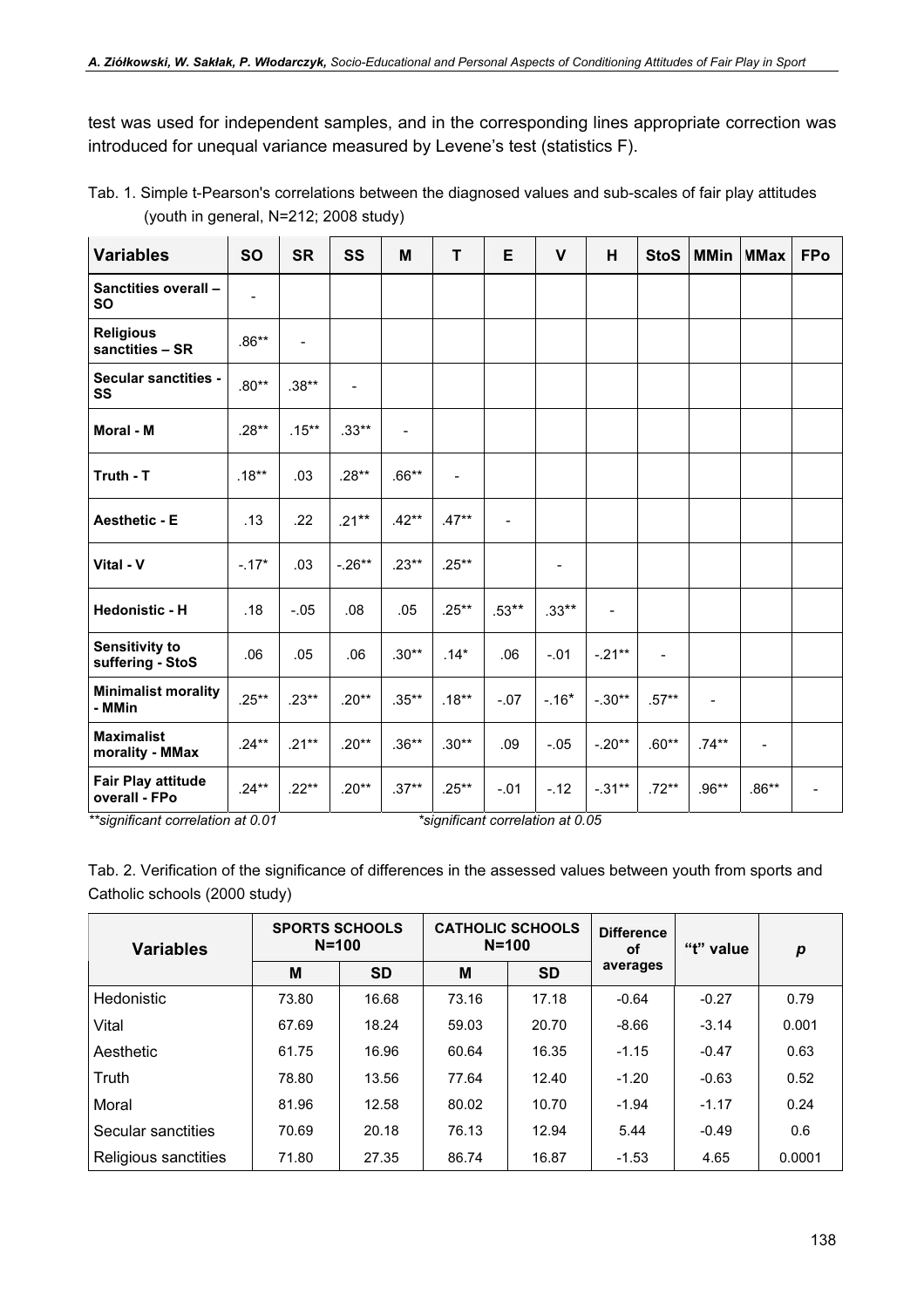An analysis of results obtained in 2000 (Table 2) did not reveal too great a differentiation. Sports schools youth assessed vital values higher [t(198)=-3.14; p=0.001] than physically active youth from Catholic schools. Catholic schools youth assessed religious values higher [t(208)=4.65; p=0.0001] than active youth from sports schools. The compared groups of physically active youth do not differ in the remaining values.

| Tab. 3. Verification of the significance of differences in the assessed values between youth from sports and |
|--------------------------------------------------------------------------------------------------------------|
| Catholic schools (2008 study)                                                                                |

| <b>Variables</b>       | <b>SPORTS SCHOOLS</b><br>$N = 100$ |           |       | <b>CATHOLIC SCHOOLS</b><br>$N = 100$ | <b>Difference</b><br>"t" value<br>οf |         | $\boldsymbol{p}$ |
|------------------------|------------------------------------|-----------|-------|--------------------------------------|--------------------------------------|---------|------------------|
|                        | M                                  | <b>SD</b> | M     | <b>SD</b>                            | averages                             |         |                  |
| <b>Sanctities - SO</b> | 73.80                              | 21.71     | 68.93 | 18.21                                | $-4.87$                              | $-1.76$ | 0.08             |
| <b>Religious</b>       | 73.66                              | 26.70     | 72,87 | 25.07                                | $-0.79$                              | $-0.22$ | 0.82             |
| <b>Secular</b>         | 73.48                              | 23.99     | 65.09 | 20.42                                | $-8.39$                              | $-2.73$ | ,007             |
| Moral                  | 79.27                              | 12.61     | 76.83 | 12.75                                | $-2.44$                              | 378     | 0.28             |
| <b>Truth</b>           | 79.30                              | 11.29     | 75.95 | 12.01                                | $-3.34$                              | $-2.08$ | 0.03             |
| <b>Aesthetic</b>       | 62.64                              | 15.05     | 55.37 | 18.19                                | $-7.27$                              | $-3.15$ | 0.002            |
| <b>Vital</b>           | 71.61                              | 14.21     | 56.80 | 19.06                                | $-14.80$                             | $-6.37$ | 0.0001           |
| <b>Hedonistic</b>      | 74.16                              | 13.35     | 74.07 | 15.04                                | $-0.08$                              | $-0.04$ | 0.96             |

An analysis of results obtained in 2008 (Table 3) indicates more intergroup differences as far as the preferred values are concerned. Sports schools youth assess secular sanctities values  $[t(210) = -8.39; p=0.007]$ , truth  $[t(210) = -3.34; p=0.03]$ , aesthetic  $[t(210) = -7.27; p=0.002]$ , vital [t(210) = -6.37; p=0.0001] higher than physically active youth from Catholic schools. The compared groups of physically active youth do not differ as far as the assessment of religious sanctities values  $[t(210) = -0.22; p=0.82]$ , moral  $[t(210) = -2.44; p=0.22]$  and hedonistic ones  $[t(210) = -0.08;$ p=0.96].

Also an analysis of the obtained results indicates certain intergroup differences as far as the maturity of the fair play attitude is concerned (Tables 4 and 5).

Tab. 4. Verification of the significance of differences in the fair play attitude between youth from sports and Catholic schools (2000 study)

| <b>Variables</b>           | <b>SPORTS SCHOOLS</b><br>$N = 100$ |           |        | <b>CATHOLIC SCHOOLS</b><br>$N = 100$ | <b>Difference</b><br>"t" value<br>οf |      | р    |  |
|----------------------------|------------------------------------|-----------|--------|--------------------------------------|--------------------------------------|------|------|--|
|                            | M                                  | <b>SD</b> | M      | <b>SD</b>                            | averages                             |      |      |  |
| Sensitivity to suffering   | 22.95                              | 4.09      | 23.99  | 3.61                                 | 1.04                                 | 1.90 | 0.05 |  |
| <b>Minimalist morality</b> | 90.02                              | 11.95     | 90.89  | 12.12                                | 0.87                                 | 0.51 | 0.6  |  |
| Supererogatory<br>morality | 31.00                              | 4.28      | 31.56  | 4.43                                 | 0.56                                 | 0.91 | 0.3  |  |
| <b>FAIR PLAY ATTITUDE</b>  | 143.88                             | 18.09     | 146.45 | 17.93                                | 2.57                                 | 1.01 | 0.3  |  |

Results from 2000 (Tab.4) do not show that youth from Catholic schools declare a more rigorous (mature) fair play attitude. Exclusively the result of the sub-scale Sensitivity to opponent's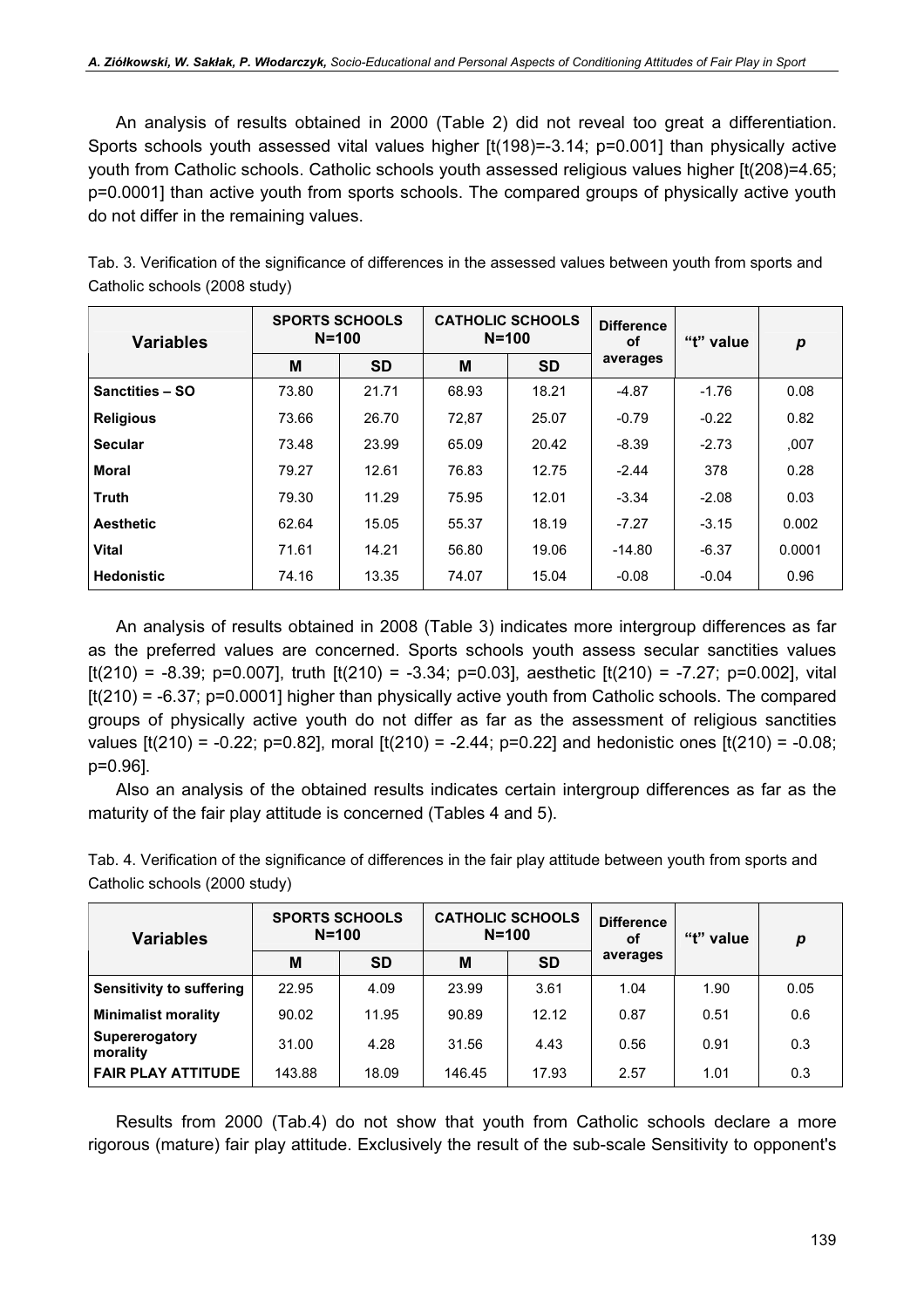suffering is higher in Catholic school youth in comparison with sports schools youth [t(98) = 1.90; p=0.05].

| <b>Variables</b>                | <b>SPORTS SCHOOLS</b><br>$N = 100$ |           |        | <b>CATHOLIC SCHOOLS</b><br>$N = 100$ | <b>Difference</b><br>οf | "t" value | р      |  |
|---------------------------------|------------------------------------|-----------|--------|--------------------------------------|-------------------------|-----------|--------|--|
|                                 | M                                  | <b>SD</b> | Μ      | <b>SD</b>                            | averages                |           |        |  |
| <b>Sensitivity to suffering</b> | 21.16                              | 3.44      | 22.22  | 4.26                                 | 1.06                    | 2.00      | 0.04   |  |
| <b>Minimalist morality</b>      | 80.90                              | 12.61     | 89.25  | 13.43                                | 8.34                    | 4.65      | 0.001  |  |
| Supererogatory<br>morality      | 27.85                              | 5.71      | 29.83  | 4.91                                 | 1.98                    | 2.70      | 0.007  |  |
| <b>FAIR PLAY ATTITUDE</b>       | 129.90                             | 19.32     | 141.32 | 20.43                                | 11.42                   | 4.16      | 0.0001 |  |

Tab. 5. Verification of the significance of differences in the fair play attitude between youth from sports and Catholic schools (2008 study)

The results from 2008 (Tab. 5) show that youth from Catholic schools declare a more rigorous (mature) fair play attitude in all its dimensions. Also the overall result of fair play attitude is higher in Catholic schools youth in comparison with youth from sports schools  $[t(210) = 11.42; p=0.0001]$ . It is difficult, however, to unequivocally ascertain whether the observed differences are sufficient to regulate a more mature behaviour in relations with others. Yet, it is certain that religious education in religious schools shapes a more mature fair play attitude in their physically active pupils in comparison with the secular system of education in sports schools.

In order to single out groups unified in moralising sports behaviour, the results of the whole population of subjects from 2000 were sorted into six groups variously moralising behaviours in sports by means of the k-mean analysis of the concentration method. Thus six smaller concentrations with various intensity of sports moral conduct, measured with the questionnaire of sports morality (QSM) were obtained. For the purposes of analysis only two groups of subjects were selected, namely the ones achieving the highest (concentration 6) and the lowest (concentration 5) results insofar as the fair play attitude. Subject to statistical analysis were the results which characterise concentrations with the lowest (concentration 5) and the highest (concentration 6) intensity of the discussed fair play attitude. Table 6 presents an analysis of intergroup differences insofar as the assessment of values and particular temperamentalpersonality dimensions achieved by subjects from the analysed concentrations.

| <b>Variables</b>                      | M for conc. 6<br>$n=30$ | M for conc. 5<br>$n=48$ | Difference in<br>mean values | "t" value | р       |
|---------------------------------------|-------------------------|-------------------------|------------------------------|-----------|---------|
| <b>MORAL</b>                          | 87.13                   | 69.50                   | -17.63                       | 5.54      | .000001 |
| <b>RELIGIOUS</b><br><b>SANCTITIES</b> | 88.83                   | 60.60                   | $-28.23$                     | 4.06      | .0001   |
| <b>NEURITICISM</b>                    | 23.50                   | 19.50                   | $-4.00$                      | 1.65      | .10     |

Tab. 6. Differences in assessing values and temperamental-personality traits in youth achieving the highest (concentration 6) and the lowest (concentration 5) results insofar as fair play attitude (2000 study)

If follows from statistical analyses that persons declaring the most rigorous level of fair play conduct also assess moral values higher  $[t(198) = 5.54; p=0.000001]$ ; they also assess religious sanctities higher  $[t(198) = 4.06; p=0.0001]$  and reveal a certain tendency to achieve higher results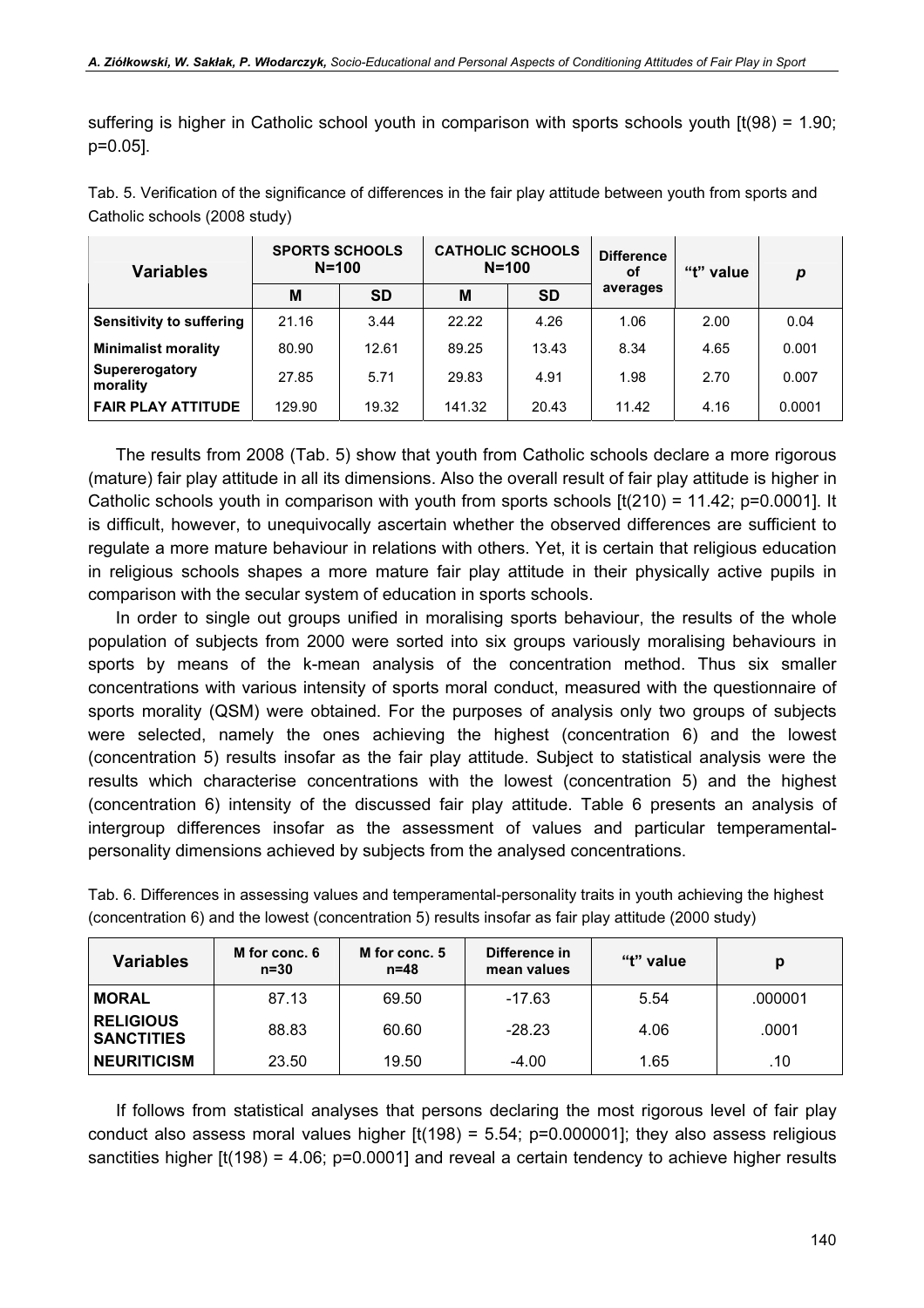insofar as neuroticism  $[t(198) = 1.65; p=0.1]$  than youth manifesting a more liberal form of sports moral fair play conduct.

#### **Conclusions**

The results of this paper indicate a possibility of conditioning sports morality by a socioeducational factor and by personality.

Assuming that the cultural-religious environment of religious schools generates higher intensity of religious attitudes in their pupils than the cultural-secular environment of non-religious schools in their pupils, we have presumed that pupils from religious schools, characterised by higher intensity of religious attitudes, will declare higher intensity of positive convictions about sports competition consistent with fair play directives than pupils from secular schools.

Verification of this hypothesis brought the unequivocal resolution in studies from 2008. The majority of sub-scales in the distinguished by authors sports moral attitude: the sub-scales of minimalist and supererogatory morality, does not differentiate the discussed groups of pupils in studies from 2000. One can, however, state with a certain degree of probability that pupils from Catholic schools are more moral (in our understanding more mature) at the declarative level than pupils from secular schools insofar as moralising behaviours connected with sport.

Many authors seeing the interdependence between religiousness and social morality of a human being [15,16,17,18] claim that religiousness may condition human morality, including the sports social morality [1]. Andrzej Pawłucki [7], entitling one of the chapters of his monograph "A Hypothesis on Christian Morality As a Condition of Sports Morality," emphasises the fact that its is owing to faith in God that athletes, although not knowing the fair play ethos, know about "the obligation to respect human dignity in all circumstances of social contact, even in the circumstances of meeting with their neighbour as an enemy." Science knows the relations between sport and morality or religion [1,6,19], their relations of permeation, or even the same identity in certain respects. Ethical and moral areas can be traced in sport without difficulty. Sport itself is considered by some scholars as a carrier of essential values of culture [2,3].

The study also proved that in the whole population of subjects from 2000 a higher (though still average) level of neuroticism can be connected with declaring: 1) high importance of moral values (understood as a generalised declared moral conduct in life) and 2) more positive convictions about sports behaviours consistent with the fair play spirit.

Let us remember that Hans Eysenck connected the postulate of susceptibility to conditioning with the extroversion-introversion dimension [20], which gave foundations of distinguishing general inborn ability to condition (conditionability) or lack thereof. Studies have proved that extroverts (with predominance of restraint over cortical arousal) are less prone to the conditioning of anxiety (learning behaviours removing the source of anxiety, e.g. being good, is slower in their case), while introverts (with the predominance of arousal over cortical restraint) are characterised by an increased tendency to condition anxiety reactions (they faster learn behaviours reducing the source of anxiety) [20]. The postulate of susceptibility to conditioning was verified in Jeffrey Gray's studies [10]. Jeffrey Gray proved that: a) introverts, depending on the intensity of their neuroticism (emotionality), are more (with higher neuroticism) or less (with lower neuroticism) sensitive to punishment – hence moral upbringing, taking place mainly by means of punishment, is faster in their case; b) extroverts, depending on the intensity of their neuroticism (emotionality), are more (with higher neuroticism) or less (with lower neuroticism) sensitive to rewards – hence moral upbringing, rich in punishments, is slower in their case. In his opinion, conditioning takes place